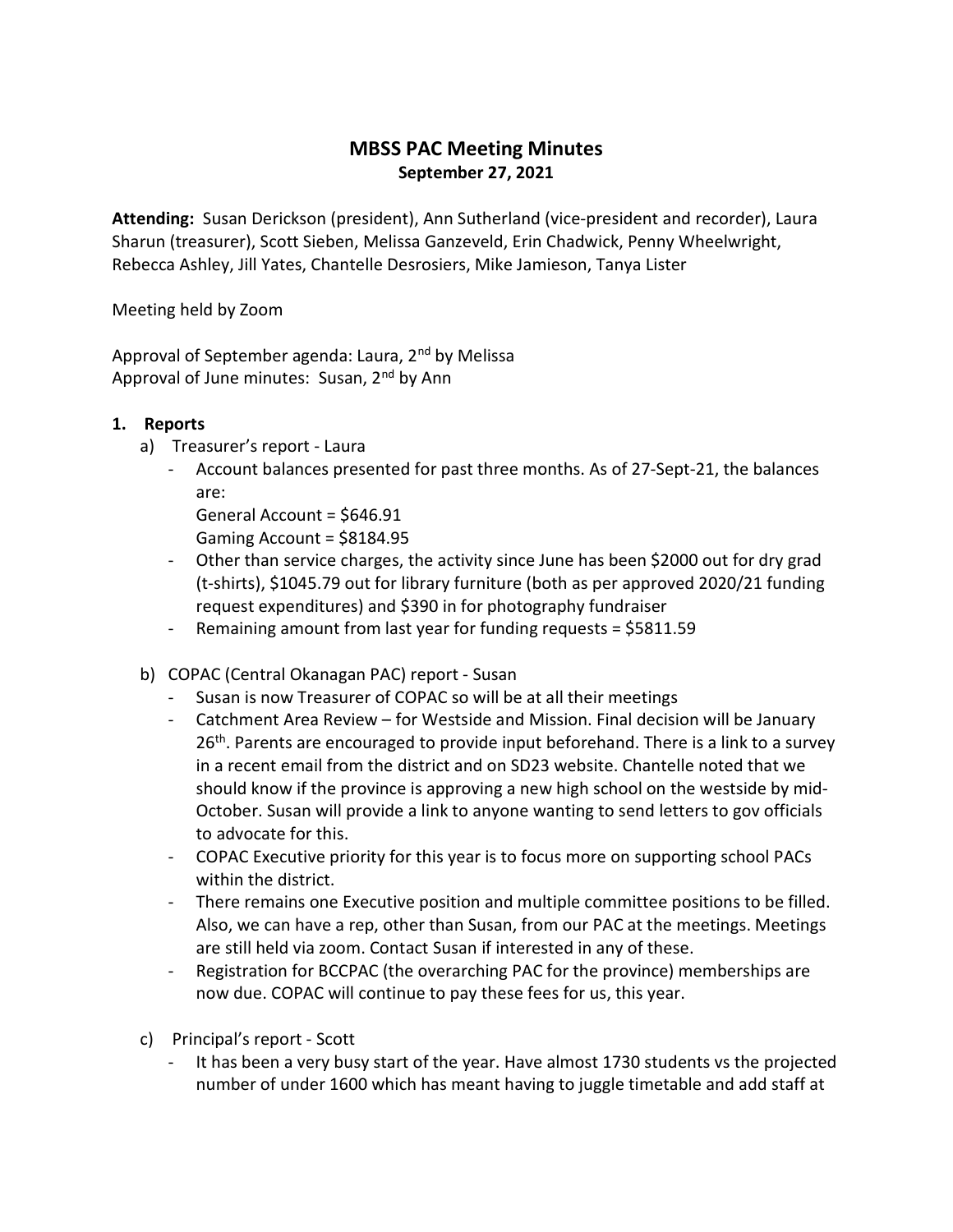the beginning of the year. There are lots of new staff throughout positions and more will be added in Semester 2.

- Students have transitioned back well.
- The new Vice-Principal is Ryan Mansely, formerly at KSS.
- The school is back on the Semestered Timetable. Still having staggered starts and staggered breaks due to covid but staggered starts will end next week when all grades will be on 9:00 to 3:25 daily schedule.
- This week is Truth and Reconciliation Week and there is a statutory holiday on Thursday. The school has aimed to build in reflection time throughout classes. They are guiding students and staff about the importance of Reconciliation and how we can all be part of that, as well as on the need for reflection. Students from the Indigenous Academy have designed t-shirts that have been available for sale.
- Grad Planning Ms. Wowchuk has started planning with students. There will be a range of sanctioned and unsanctioned activities but it is still uncertain what will be allowed.
- The school is continuing to purchase items from last year's PAC Wishlist Fund, and is reallocating money that was to go to a new score clock as that ended up being fixed.
- Students are not able to linger in hallways still. With warmer weather they are encouraged to be outside during breaks. Most have been very respectful and cooperative around this and mask-wearing.
- Appears that most staff and students are vaccinated. Administration can't ask if they are, therefore, what is important is that everyone follows the basic protocols that are in place.
- Extra-curricular activities are going on including football, volleyball, cross country, boys soccer, field hockey, drama, band and some clubs.
- In terms of physical space for handling increased numbers have received one additional portable from the district and another is coming. Class sizes have gone up but are mostly in normally accepted range. The VPs and staff are doing a good job of making needed adjustments.

## 2. Updates

- a) BCCPAC AGM Susan attended the last one but there were not enough people for quorum. As a result, outstanding and still relevant resolutions will be moved to the next AGM.
- b) COBSS Several thank you cards were received from Bursary recipients. Issues around future funding will be discussed at the next meeting.

## 3. New Business

a) Election of 2021/22 PAC Executive Members - No positions were contested. The Executive for this year will be: President – Susan Derickson, Vice-President – Melissa Ganzeveld, Secretary – Ann Sutherland, Treasurer – Laura Sharun, COPAC representative – Mike Jamieson (will give it a try for one meeting before confirming).